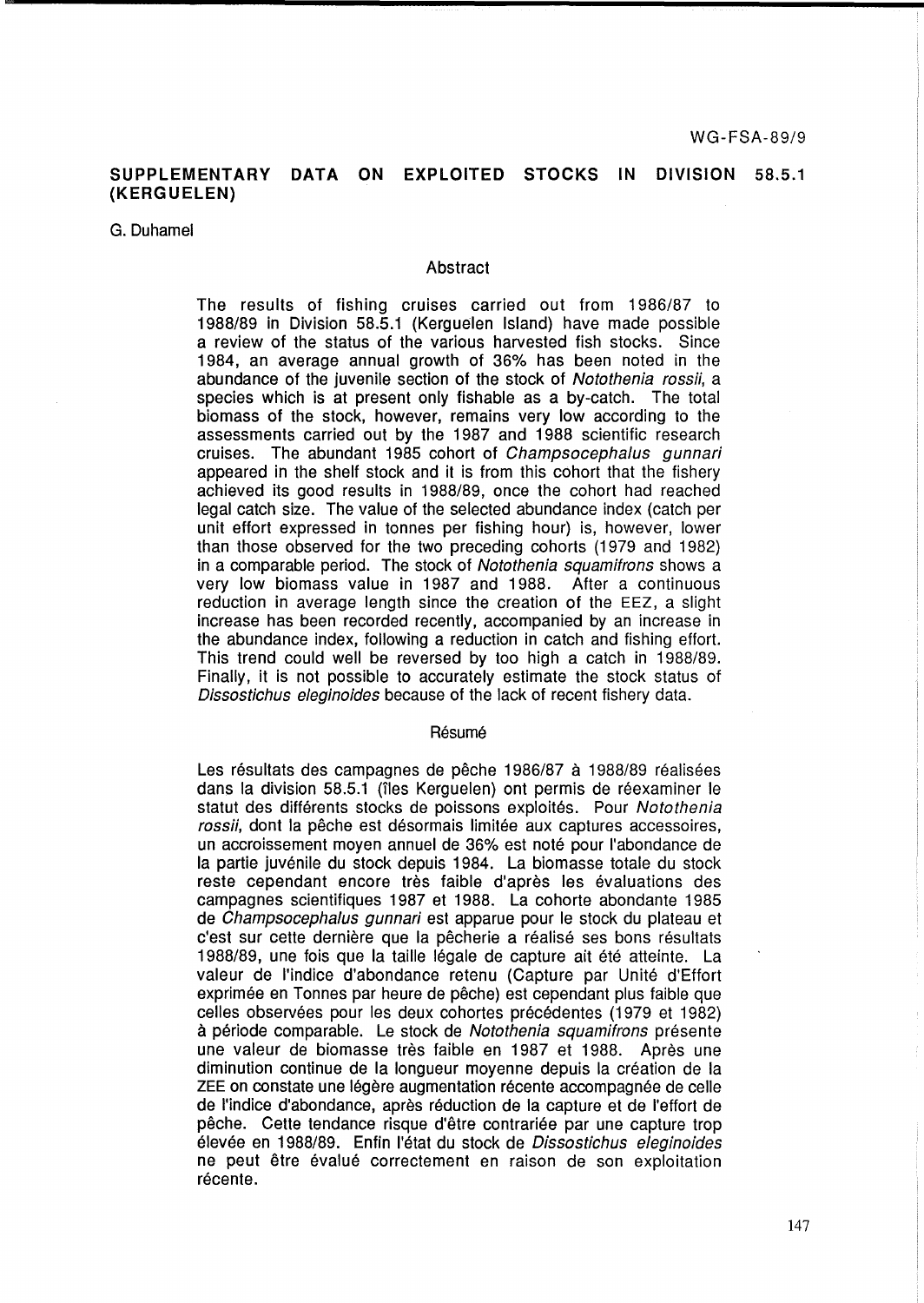#### Резюме

В результате промысловых рейсов, выполненных на Участке 58.5.1 (остров Кергелен) с 1986/87 по 1988/89 гг., предоставилась возможность сделать обзор состояния различных облавливаемых рыбных запасов. Начиная с 1984 г. средний темп ежегодного роста неполовозрелой части запаса Notothenia rossii составлял 36%, в настоящее время этот вид входит исключительно в состав прилова. менее. оценкам. сделанным  $\mathbf{B}$ ходе Тем  $He$  $\overline{ }$ научно-исследовательских рейсов 1987 и 1988 гг., общая биомасса этого запаса все еще очень низка. В состав вошла многочисленная когорта шельфового запаса Chamspocephalus gunnari 1985 г., за счет этой когорты в течение промыслового периода 1988/89 г., когда она достигла установленного промыслового размера, были достигнуты хорошие результаты. Тем не менее, показатель численности (вылов на единицу промыслового усилия, выраженный в тоннах на час промысла) был ниже показателей численности для двух предыдущих когорт (1979 и 1982 гг.) за подобный период. В 1987 и 1988 гг. уровень биомассы запаса Notothenia squamifrons был очень низким.Со времени установления экономической зоны наблюдалось постоянное сокращение средней длины. Тем менее, за недавнее время, вследствие снижения  $He$ величины уловов и интенсивности промыслового усилия, было отмечено незначительное увеличение средней длины. на ряду с повышением показателя численности. Однако, эта тендеция может быть заменена противоположной в результате слишком высокого объема вылова за 1988/89 г. В заключение, оценить состояние запаса Dissistichus eleginoides точно невозможно в связи с отсутствием промысловых данных за самый недавний период.

#### Resumen

Los resultados de los cruceros de pesca llevados a cabo desde 1986/87 hasta 1988/89 en la División 58.5.1 (Isla Kerguelen) han hecho posible hacer una revisión de la condiciones de las varias poblaciones de peces. Desde 1984, un crecimiento promedio anual de 36% se ha observado en la abundancia de la sección juvenil de las poblaciones de Notothenia rossii, una especie la cual es, al momento, capturada sólo como pesca accidental. La biomasa total de la población, sin embargo, permanece muy baja, de acuerdo a las evaluaciones realizadas por los cruceros de investigación científica de 1987 y 1988. El cohorte abundante de 1985 de Champsocephalus gunnari apareció en la población de la plataforma y es de este mismo que la pesquería consiguió sus bueno resultados en 1988/89, una vez que el cohorte alcanzó tamaño de pesca legal. El valor del índice de abundancia seleccionado (esfuerzo de pesca por unidad expresada en toneladas por hora de pesca) es, no obstante, más bajo que aquellos observados en los dos previos cohortes (1979 y 1982) en un período comparable. La población de Notothenia squamifrons muestra un valor de biomasa muy bajo en 1987 y 1988. Siguiendo una continua reducción en la longitud promedia desde el establecimiento de la EEZ, un pequeño aumento se ha registrado últimamente, acompañado por un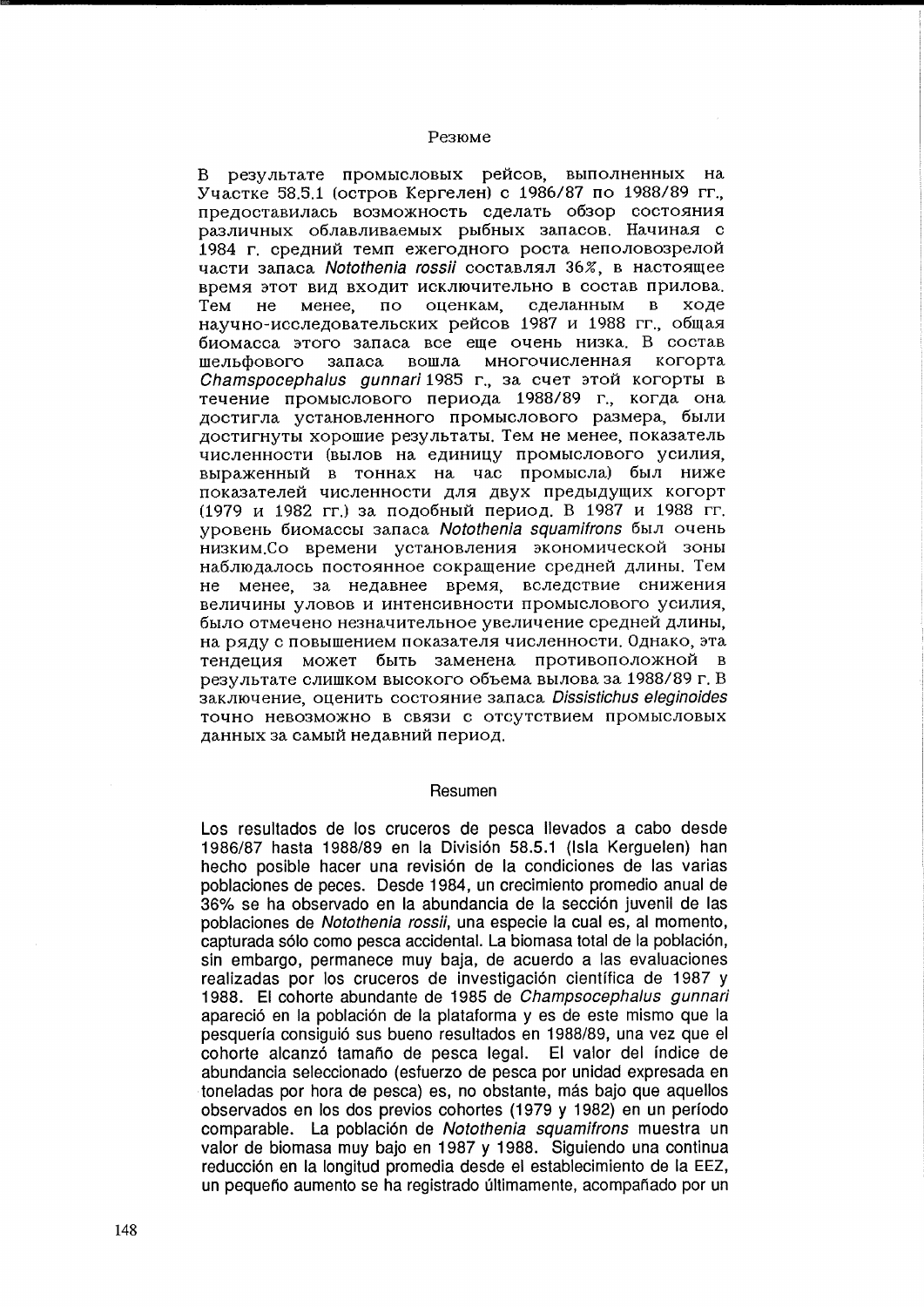aumento en el índice de abundancia, después de una reducción en el esfuerzo de pesca y captura. Esta tendencia podrfa cambiar totalmente si se permite una pesca demasiado alta en 1988/89. Finalmente, es imposible hacer una estimación adecuada sobre la condición de la población de Dissostichus eleginoides debido a la carencia de datos recientes de pesca.

 $\bar{\gamma}$ 

 $\hat{\boldsymbol{\beta}}$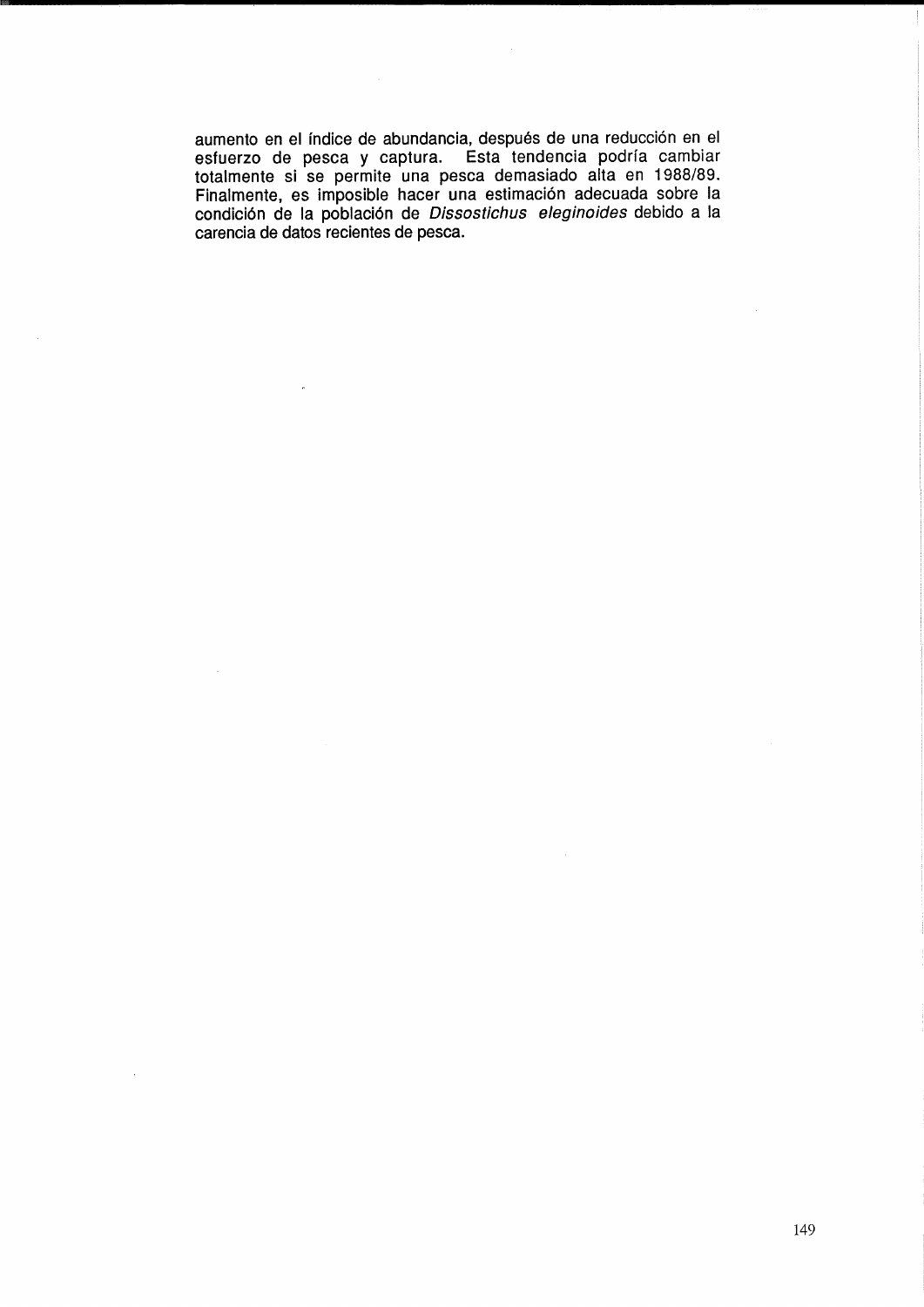## 1 . INTRODUCTION

After two seasons (1986/87 and 1987/88) of small catches (7 910 and 850 tonnes), Division 58.5.1 has recorded in 1988/89 a catch level (26 298 tonnes) comparable to that observed from 1979/80 on, when a system for monitoring the fishery was established.

Recent trends in the fishery are marked by a short fishing campaign in the 1987/88 southern winter (four trawlers having carried out 837 trawls) followed by a complete cessation of fishing only interrupted by a joint franco-soviet assessment cruise in the 1988 southern summer. Fishing effort was only resumed in the 1988/89 southern spring (11 trawlers following each other made 3 602 trawls), finishing in April 1989.

The status of exploited stocks was treated at some length by Duhamel (1987) and since then a biomass assessment has been carried in 1987 and 1988 during a joint cruise (Duhamel, 1988). The aim of this contribution is to present, for each of the exploited stocks, some new data which have been acquired since these works.

## 2. METHODS

The data are from scientific projects involving surveys of fish stocks carried out on trawlers operating in the fishing areas. They are concerned both with statistical (catch and fishing effort) data obtained by analyzing fishing logs (KERPECHE data bank) and biological data (LFD, age, reproductive status), these latter having been collected according to the recommendations for Southern Ocean species.

### 3. RESULTS

# 3.1 Notothenia rossii

As in South Georgia, a continued decline in catches of N. rossii at Kerguelen has been one of the notable features of trends in this fishery. This species was in fact the main resource when harvesting first began, but now only appears as a secondary species. It must be added that the main work of the Scientific Committee has been concentrated on this species up to now.

At Kerguelen, following the establishment of an Integrated Study Region which in turn followed a decade of unregulated exploitation, a continued decline in the abundance index (average CPUE expressed as tonnes per hour of fishing) was ascertained from 1980 to 1982 (Duhamel, 1987). Directed fishing on the only spawning ground on the southeast of the shelf in the southern winter, which corresponds to the reproductive period, has led to the recommendation of a cessation of this practice. A temporary closure of this fishing area has been in effect since 1984. An assessment of the biomass of individuals aged more than three years present over the Kerguelen Shelf was carried out in 1987 and 1988 (Duhamel, 1988). The results obtained provide a value of between 18 000 and 28 000 tonnes which clearly indicates a significant reduction in the biomass since the commencement of exploitation. Simulation tests on the reconstitution of the stock (Hennemuth et aI., 1988) allowed for a forecast on the future of the stock following the implementation of some conservation measures. In particular, a low level of fishing effort would correspond to (be followed by) a doubling of the biomass of the stock in five years.

The implementation of conservation measures does not, however, always allow the recovery of the stock, particularly in the case of N. rossii. Outside of the reproductive period the adult stock is very widely dispersed, in very random spatial aggregations, which does not allow the abundance index used to reflect the status of the stock. It is therefore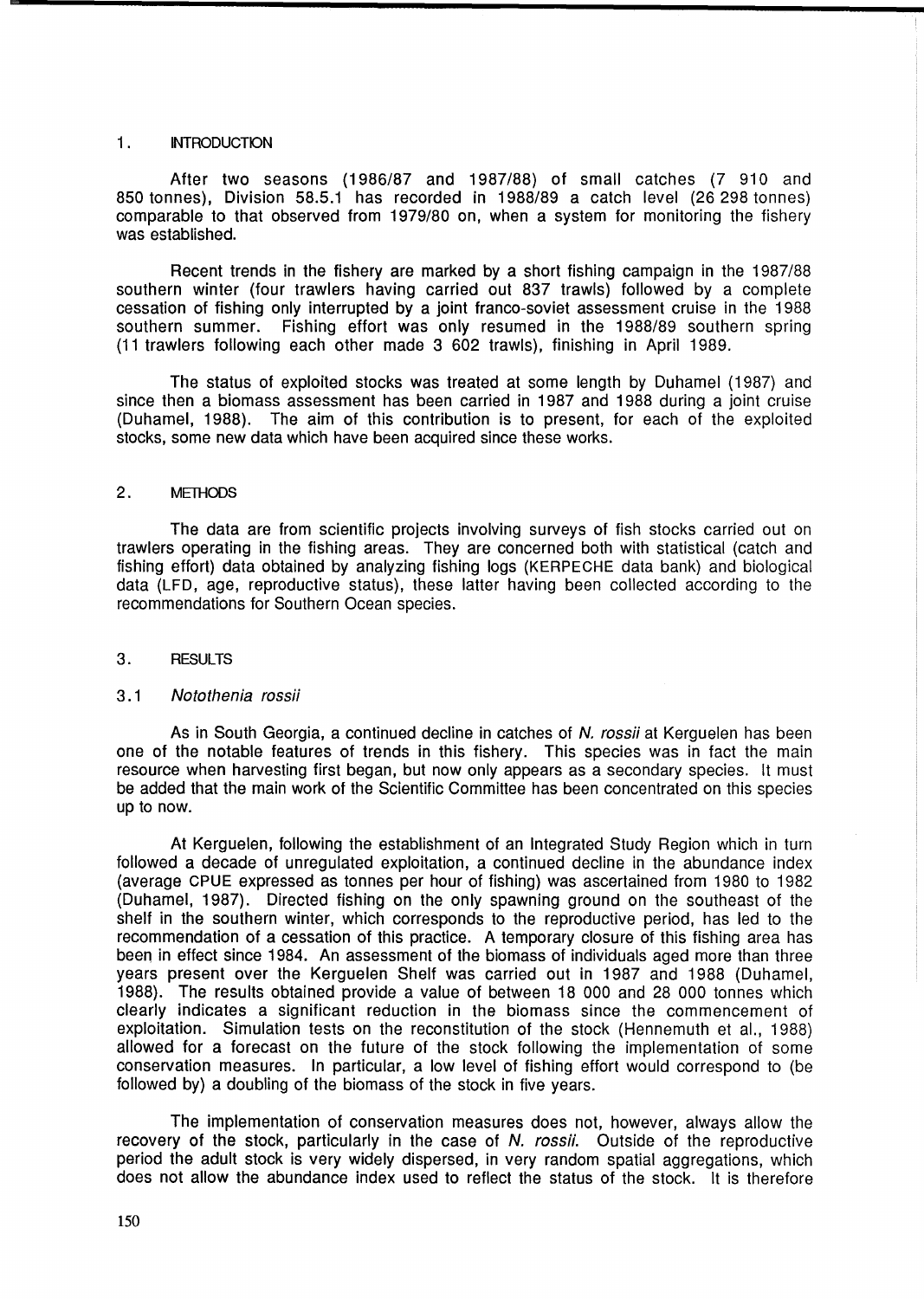essential to have recourse to methods which do not introduce a bias. An analysis of the recruitment of juveniles in the coastal area appears therefore to be most appropriate. Regular experimental fishing with trammel nets in this area would thus allow the measurement of variations in the abundance of this part of the stock which remains limited to the relatively shallow waters of the archipelago for the juvenile growth period (Hureau, 1970; Duhamel, 1987). The observed trend will later have repercussions on the adult stock, with some inertia due to growth, taking into account mortality phenomena.

The results obtained since 1982 in the Morbihan Gulf (Figure 1) (Duhamel and Hureau, in press) show a very low abundance of juvenile stock in 1984, which could be correlated with a noticeable decrease in the adult stock prior to that date. In fact a certain displacement between the abundance of the two stocks is observed, taking into account the fact that these are juvenile fish of age classes 2 and 3, and therefore will have hatched from layings of adult stock of three or four years earlier, which are caught in the trammel nets. Then a gradual increase in abundance with an average annual growth rate of 36.3% is observed, which leads to a doubling in the number of individuals in a little less than three years. The growth in the biomass of the juvenile stock is noted and a deferred impact will be observed on the adult stock with a delay of about four years corresponding to the arrival (at the age of 5 to 6 years) of these juveniles on the shelf.

A catch limited to by-catches has recently been initiated for the N. rossii stock fished at Kerguelen in order to assist the recovery of the latter. A perceptible reduction in annual catches of this species since that date (1986/87, 481 tonnes; 1987188, 24 tonnes; 1988/89, 282 tonnes) is thus to be noted and one can hope for a gradual recovery of the adult stock similar to that observed in coastal areas for juveniles, approximating to that in the simulation model.

#### 3.2 Champsocephalus gunnari

Icefish constitute the main catch at present on the Kerguelen Shelf since for the 1988/89 season it represented 86.3% of the 26 697 tonnes caught.

Fishing is carried out, for the shelf stock, on a single cohort hatched in 1985 which began to be harvested once the legal size (25 cm) was reached (1988). Regular sampling in the northern and northeastern parts of the shelf (traditional fishing sectors) permitted the growth of the cohort to be surveyed (Figure 2) as had been done for the cohorts 1979 and 1982 (Duhamel, 1987). The average length observed for the 1988/89 season was 29.2 cm which compares closely with previous data on the same growth sampling period. No other abundant cohort has been able to be detected since the southern winter of 1987 which confirms the hypotheses of an abundant recruitment every three years corresponding to the first reproduction of mature individuals in each cohort. The analysis of length frequency distributions provides three other kinds of information useful for the management of the stock.

- The sex ratio is continuously unfavourable to males (only 37.8% are males) but no significant difference in average length between the two sexes has been noted (Figure 3).
- The annual growth period begins in December and continues throughout the summer (Figure 4).
- There were no differences between sampling carried out on catches made by benthic trawl and that made by semipelagic trawl. The same stock is thus being harvested (Figure 5).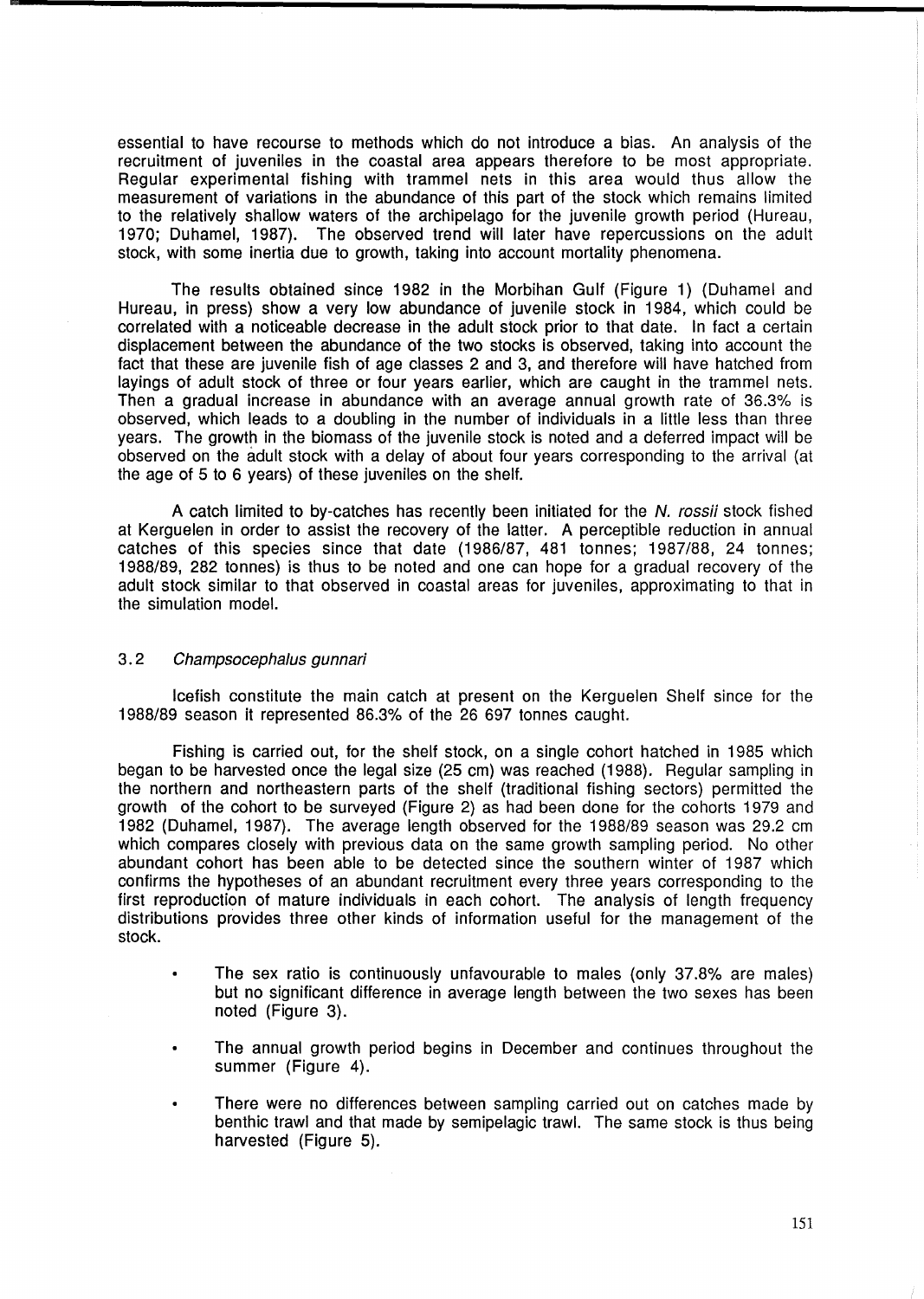The initial biomass of the 1985 cohort was assessed during the 1988 scientific cruise (Duhamel, 1988) and shows a high abundance. Following the 1988/89 fishing season the abundance index (CPUE in terms of the average number of individuals caught per hour of trawling) gives a value of 3.16 .10<sup>4</sup>, which is lower than the values observed, for an equivalent age, for the 1979 (4.40) and 1982 (3.81) cohorts. An analysis of these three values shows a certain trend towards a decrease in the total biomass of each cohort. Some reservations must however be expressed concerning a potential bias due to a change in fishing methods recorded in the past few years (selective use of semipelagic trawls, trawling strategy taking into account nycthemeral migrations of the species, longer trawling times, cessation of fishing at night) which make standardization of the index more difficult. Thus fishing effort for the target species C. gunnari in the northern and northeastern sectors during the 1988/89 season can be divided into benthic trawls (62%) and semipelagic trawls (38%) with respective yields of 4.71 and 4.46 tonnes per hour (Table 1).

These results do not bring out the important differences between the two types of fishing gear as was previously the case (Duhamel, 1987).

The second stock of icefish in Division 58.5.1, that of the Skif Bank at the southwest of the shelf, has not been fished, nor sampled, since April 1988, when the 1987 cohort appeared (Lt=13 cm) following the 1984 cohort whose presence was still recorded  $(Lt = 33.3 \text{ cm})$ . The 1987 cohort will reach sexual maturity in 1990, at the same time as it attains its legal fishing size. Previous studies (Duhamel, 1987) have, however, demonstrated that the biomass of this stock is small in relation to the shelf stock and would not sustain a heavy fishing effort.

## 3.3 Notothenia squamifrons

Unlike C. gunnari, the sex ratio for N. squamifrons is practically even and no difference is observed between average length in samplings carried out on the Kerguelen Shelf stock for both sexes (Lt=33.3 and 33.5 cm in 1988/89) (Figure 6). After a continued decrease in the average length observed between 1983/84 and 1986/87 (Duhamel, 1987) and which carried through into 1987/88 (Lt=30.8 cm), the value observed in 1988/89 is higher (Lt=33.4 cm), very close to average length at sexual maturity (33.5 and 33.8 cm at the age of 9 years). The length frequency distribution observed in 1988/89 is very close to that observed since 1985/86 with a demographic structure of the exploited population comprising mainly individuals aged between 7 and 11 years.

The biomass of the shelf population was considered to be very low in 1987 and 1988 (between 5 500 and 9 000 tonnes) (Duhamel, 1988) which corroborates/confirms the results of the virtual population analysis (Duhamel, 1987). Catches of N. squamifrons were insignificant in 1987/88 (41 tonnes) but in 1988/89 they exceeded (1 825 tonnes) the values recorded in 1986/87 (1 641 tonnes). Values of the abundance index (CPUE in Vh) recorded in 1986/87 in the southern (1.58) and southeastern (0.68) sectors confirm the trend towards a decrease in the biomass, however in 1988/89 there is a certain slowing of the trend in the southern sector (1.38) and a further increase in the southeastern sector (1.08) (Figure 7). Considering this analYSis in terms of the annual area of distribution of the stock, this recovery, if noted, is very small. It therefore seems that the effect of a temporary cessation of fishing in 1987/88 has been weakened in 1988/89 by a fishing effort too great for this fragile stock.

A second stock of N. squamifrons exists on the Kerguelen-Heard Banks at the border of Divisions 58.5.1 and 58.5.2, and sampling carried out in 1979 and since 1987 prove that the demographic structure observed is close to that of an unexploited population (Lt=43.0 cm in 1989). Some catches of this small stock (138 tonnes in March 1989) have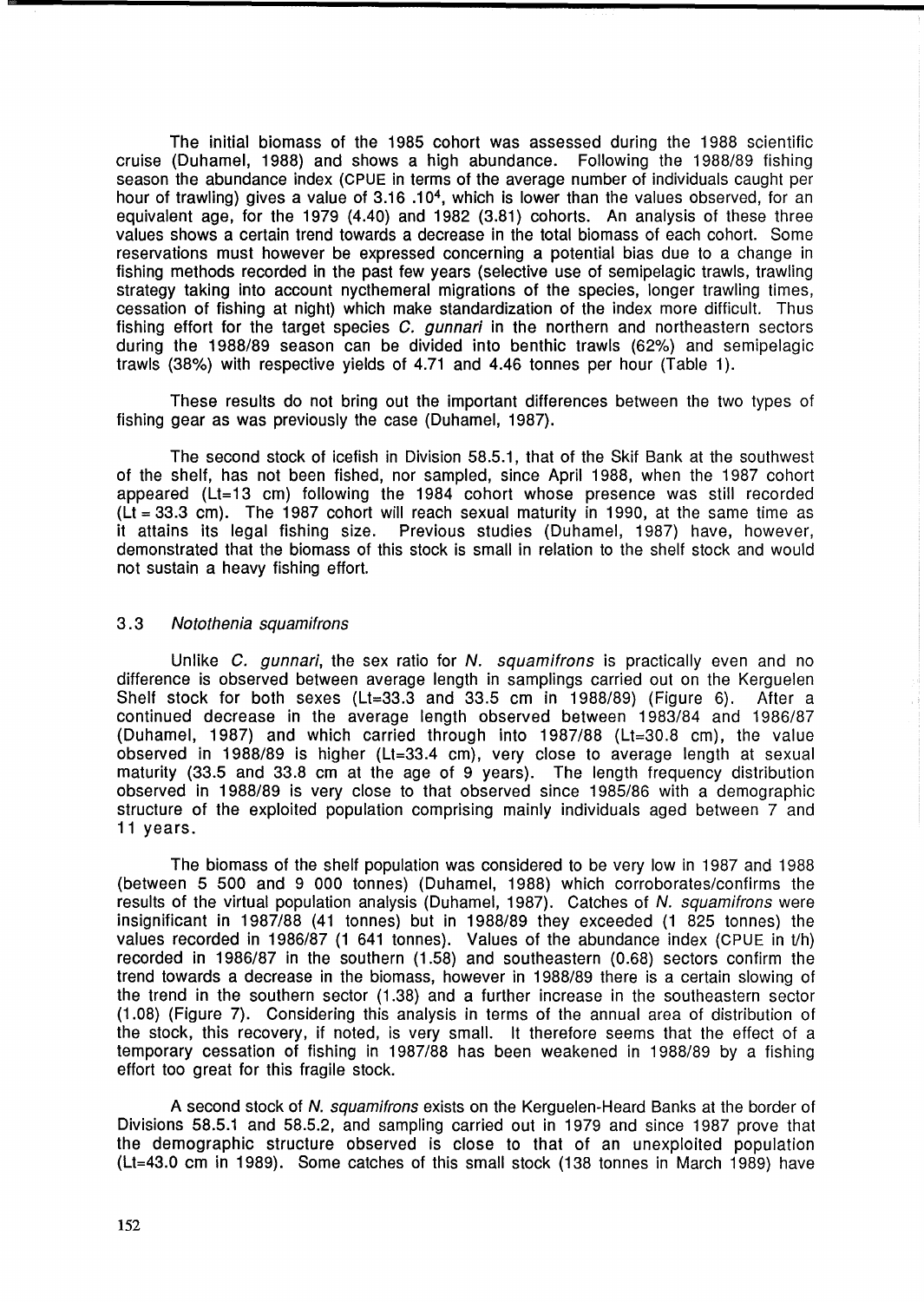to be remarked on. The lack of regular observations does not allow an evaluation of the size of this resource, which must be limited because of the small size of the available areas, to be made at present.

## 3.4 Dissostichus eleginoides

During the 1984/85 fishing season, a stock of adult *D. eleginoides* was discovered in a deep area of the western sector of the Kerguelen Shelf. Since that date, this sector has become the most exploited sector for the catch of this large-sized species. Fishing effort on this new target species has however fluctuated greatly from one year to the next (Table 2) in relation to the availability of other exploited species, particularly icefish. The fishing season is largely concentrated within the months of October and January and average yields observed (Table 3) are at present (1.96 t/h in 1988/89) greater than those for N. squamifrons (1.19 t/h in 1988/89), which is remarkable considering the difficulties encountered in fishing for this species, but do not, however, reach the levels observed for C. gunnari (4.46 t/h in 1988/89). It would be premature to assess the status of the exploited stock especially since trends in the abundance index fluctuate greatly and knowledge of the biology of the adults is still very incomplete.

#### 4. CONCLUSION

The status of exploited stocks at Kerguelen requires a regular and continuing survey allowing for the modification of catch sizes and conservation measures in force. The N. rossii stock will require maximal protection as long as the biomass of the adult stock fails to increase significantly. Fishing effort on the  $\overline{C}$ . *gunnari* stock should take account of the three-year cycle which has now been revealed, and catch levels should be based on a measurement of the recruitment of each new cohort before it begins to be exploited. The N. squamifrons stock is at present being over-exploited and conservation measures should be implemented in order to reverse this. Finally, it is too early to assess the status of the stock of D. eleginoides.

# **REFERENCES**

- DUHAMEL, G. 1987. Ichtyophaune des secteurs indien occidental et atlantique oriental de l'ocean Austral. biogeographie, cycles biologiques et dynamique des populations. These de Doctorat d'Etat. Universite Paris VI. microfiche SN 87 200 447, Institut d'Ethnologie. p. 512.
- DUHAMEL, G. 1988. Distribution, abundance and evaluation of the biomass of Nototheniid and Channichthyid species on the Kerguelen Shelf (Division 58.5.1) during the summer seasons (February - April) 1987 and 1988. CCAMLR WG-FSA-88/22 Rev. 1 (not published).
- DUHAMEL, G. and J.C. HUREAU. In press. Changes in fish populations and fisheries around the Kerguelen Islands during the last decade.
- HUREAU, J.C. 1970. Biologie comparée de quelques poissons antarctiques (Nototheniidae). BUll. Inst. Oceanogr. Monaco 68 (1391): 1-244.

HENNEMUTH, R.C., K.D. BISACK and G. DUHAMEL. 1988. Simulation of recovery rates of fish stocks in the South Georgia and Kerguelen Islands areas. SC-CAMLR-SSP/4: 229-30.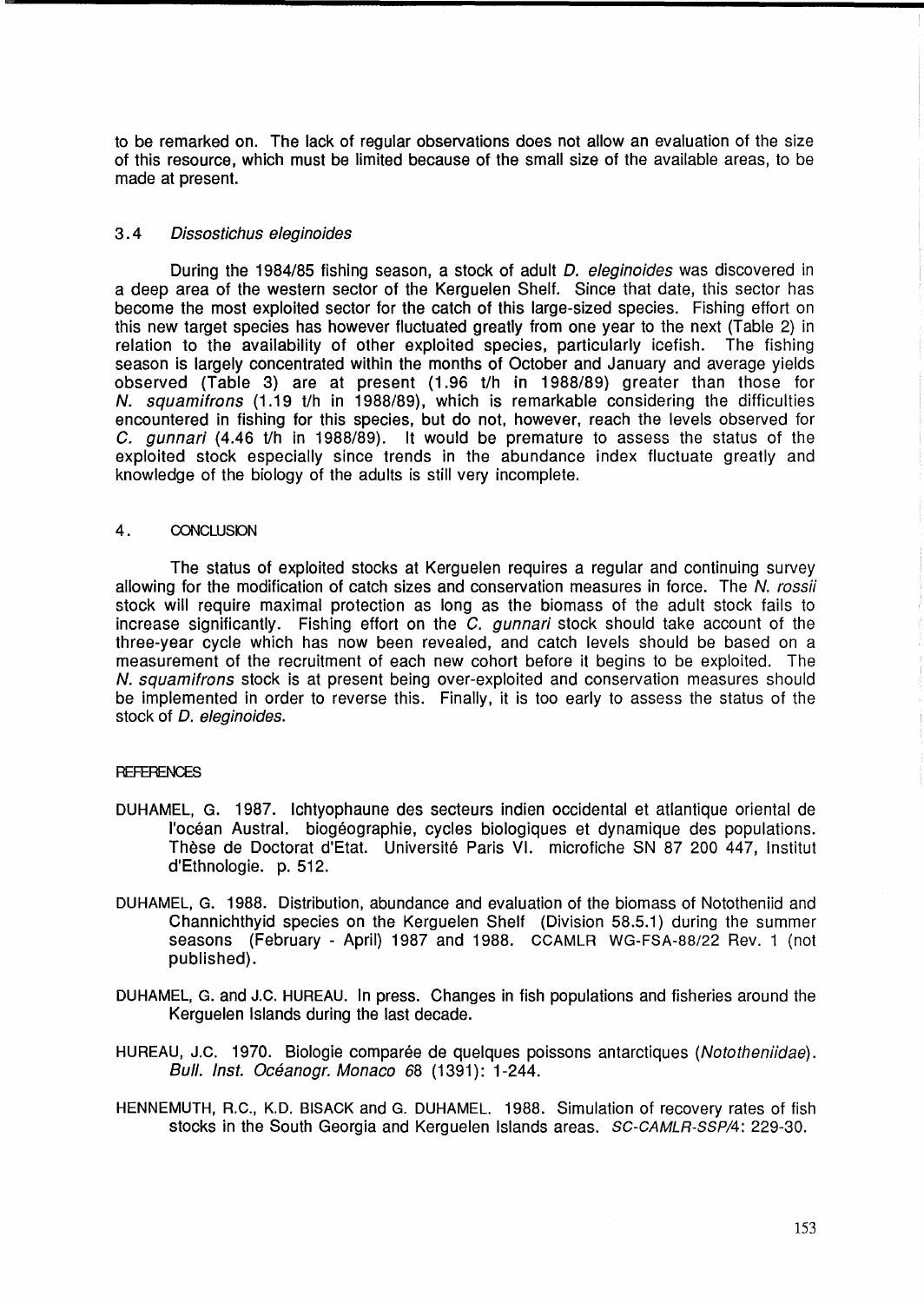Table 1: Fishing effort, catch and corresponding mean yield for the exploited Champsocephalus gunnari stock in the northern to northeastern part of the Kerguelen Shelf in 1988/89.

| Semipelagic trawls: | Effort (hours of fishing): | 1896    |
|---------------------|----------------------------|---------|
|                     | Catch (tonnes):            | 8923    |
|                     | Yield (t/h):               | 4.71    |
| Benthic trawls :    | Effort $('')$ :            | 3 0 6 9 |
|                     | Catch $(")$ :              | 13 679  |
|                     | Yield $('')$ :             | 4.46    |

Table 2: Fishing effort, catch and corresponding yield for the stock of Dissostichus eleginoides harvested in the west of the Kerguelen Island Shelf from 1984/85 to 1988/89.

| Fishing season | Fishing effort     | Catch    | Yield |
|----------------|--------------------|----------|-------|
|                | (hours of fishing) | (tonnes) | (t/h) |
| 1984/85        | 2 597              | 6 492    | 2.50  |
| 1985/86        | 263                | 370      | 1.41  |
| 1986/87        | 779                | 3 190    | 1.79  |
| 1987/88        | 637                | 497      | 0.78  |
| 1988/89        | 907                | 496      | 1.64  |

Table 3: Fishing effort, catch and yield for the stock of Dissostichus eleginoides harvested in the western sector of the Kerguelen Shelf in the southern spring from 1984/85 to 1988/89.

| Fishing season | Fishing effort<br>(hours of fishing) | Catch<br>(tonnes) | Yield<br>(t/h) |
|----------------|--------------------------------------|-------------------|----------------|
| 1984/85        | 2 0 2 6                              | 5 979             | 2.95           |
| 1985/86        | 263                                  | 361               | 1.37           |
| 1986/87        | 1 756                                | 158<br>3.         | 1.80           |
| 1987/88        | (58)                                 | (36)              | $  -$          |
| 1988/89        | 655                                  | 286               | 1.96           |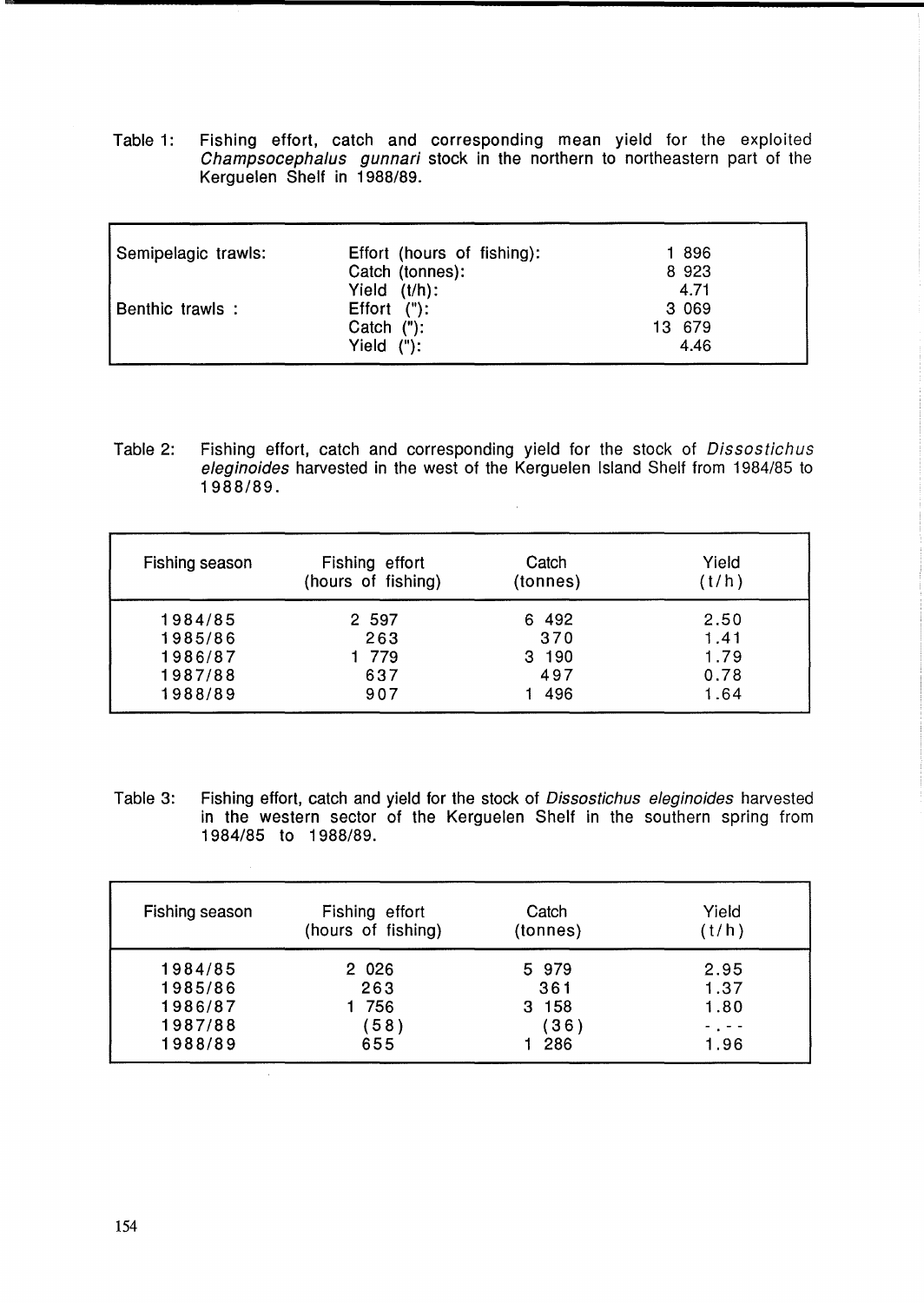

Figure 1: Mean annual abundance (expressed as the number of fish caught per unit trammel net) of juvenile Notothenia rossii in the Morbihan Gulf, a coastal area of the Kerguelen Islands, from 1982 to 1988.

155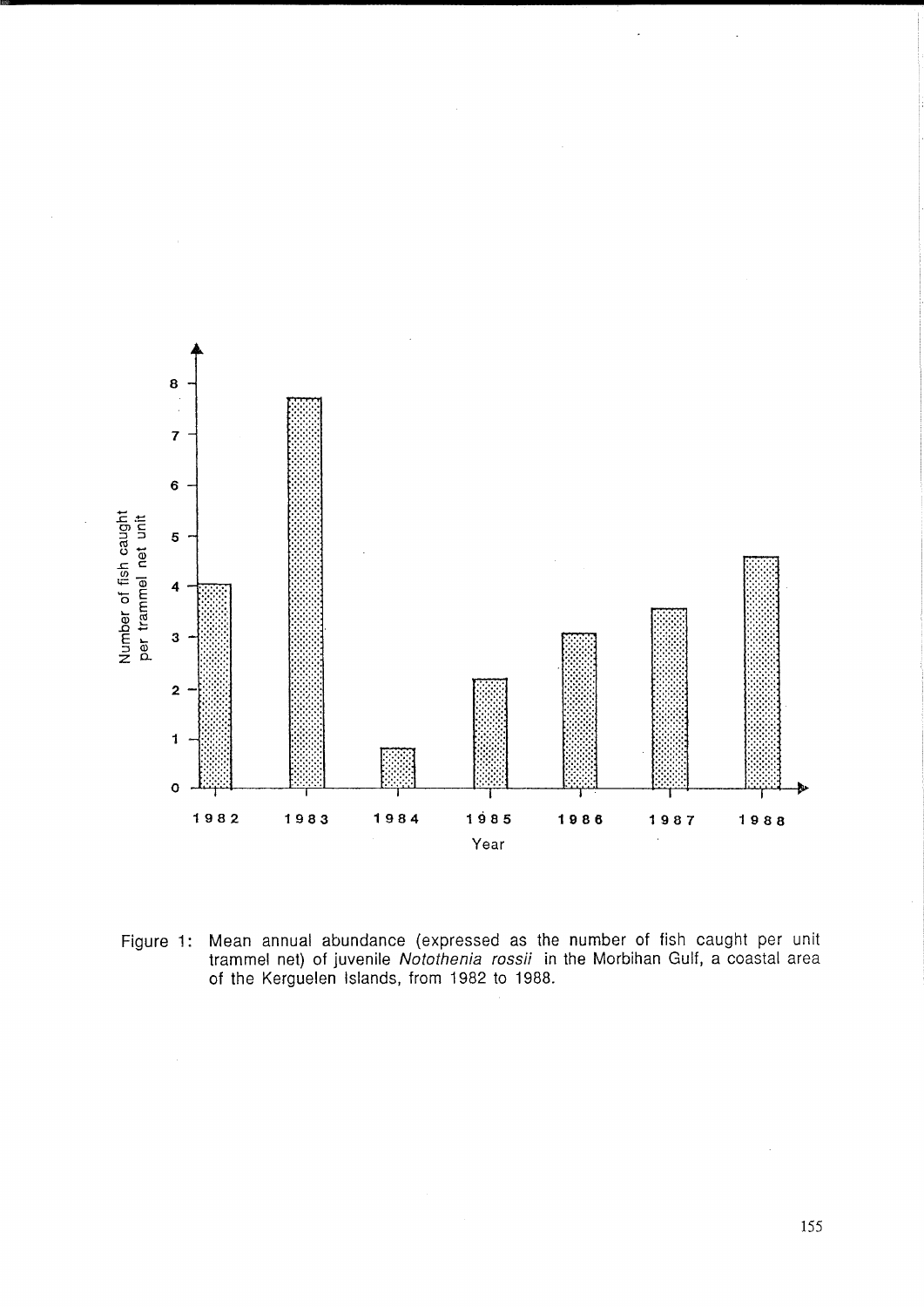

Figure 2: Length frequency distributions (LFD) of Champsocephalus gunnari obtained by monthly sampling in the northeastern zone of the Kerquelen Islands from 1987 to 1989.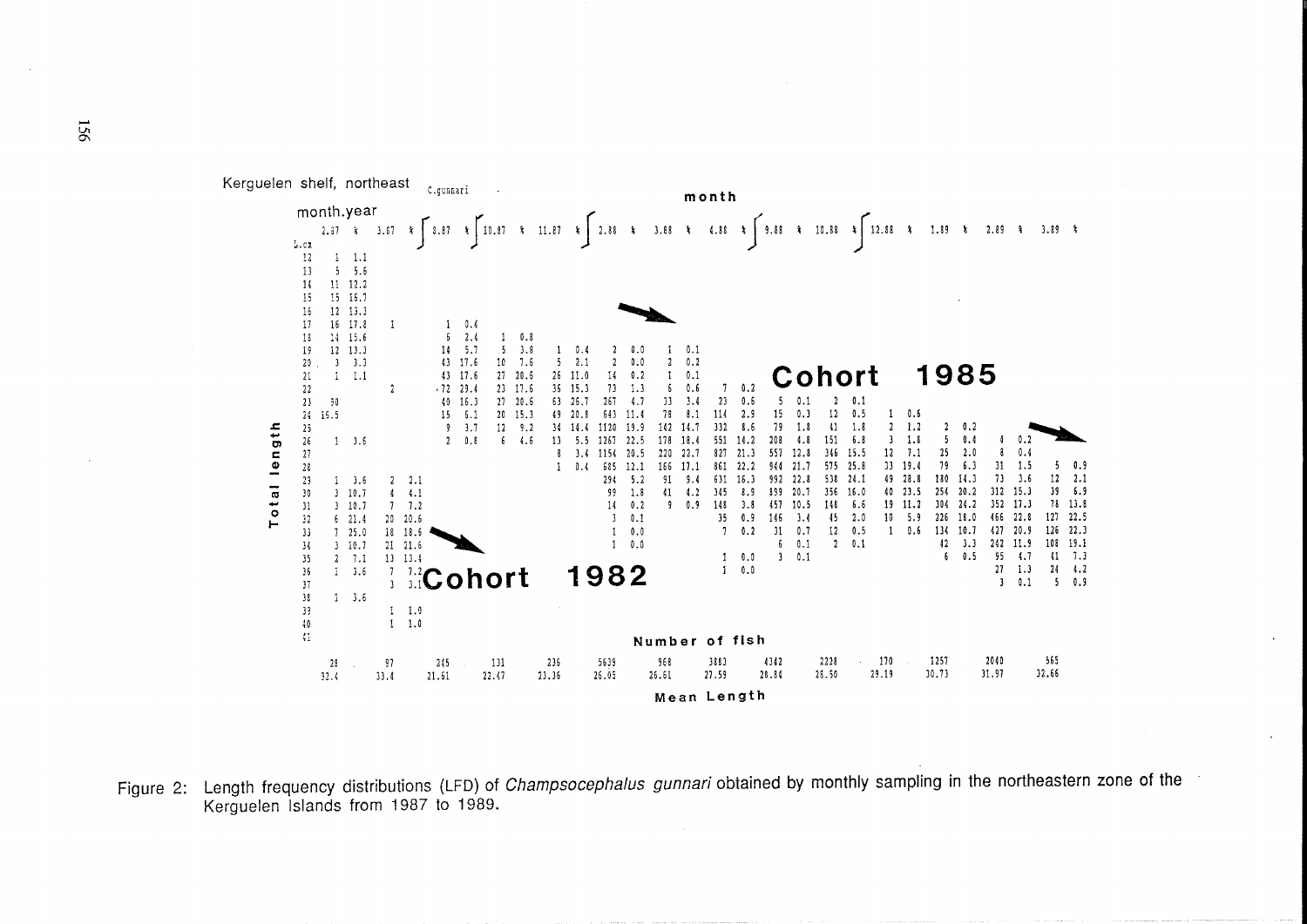

Figure 3: Length frequency distributions (LFD) of male and female *Champsocephalus gunnari* obtained in 1988/89 on the Kerguelen Shelf.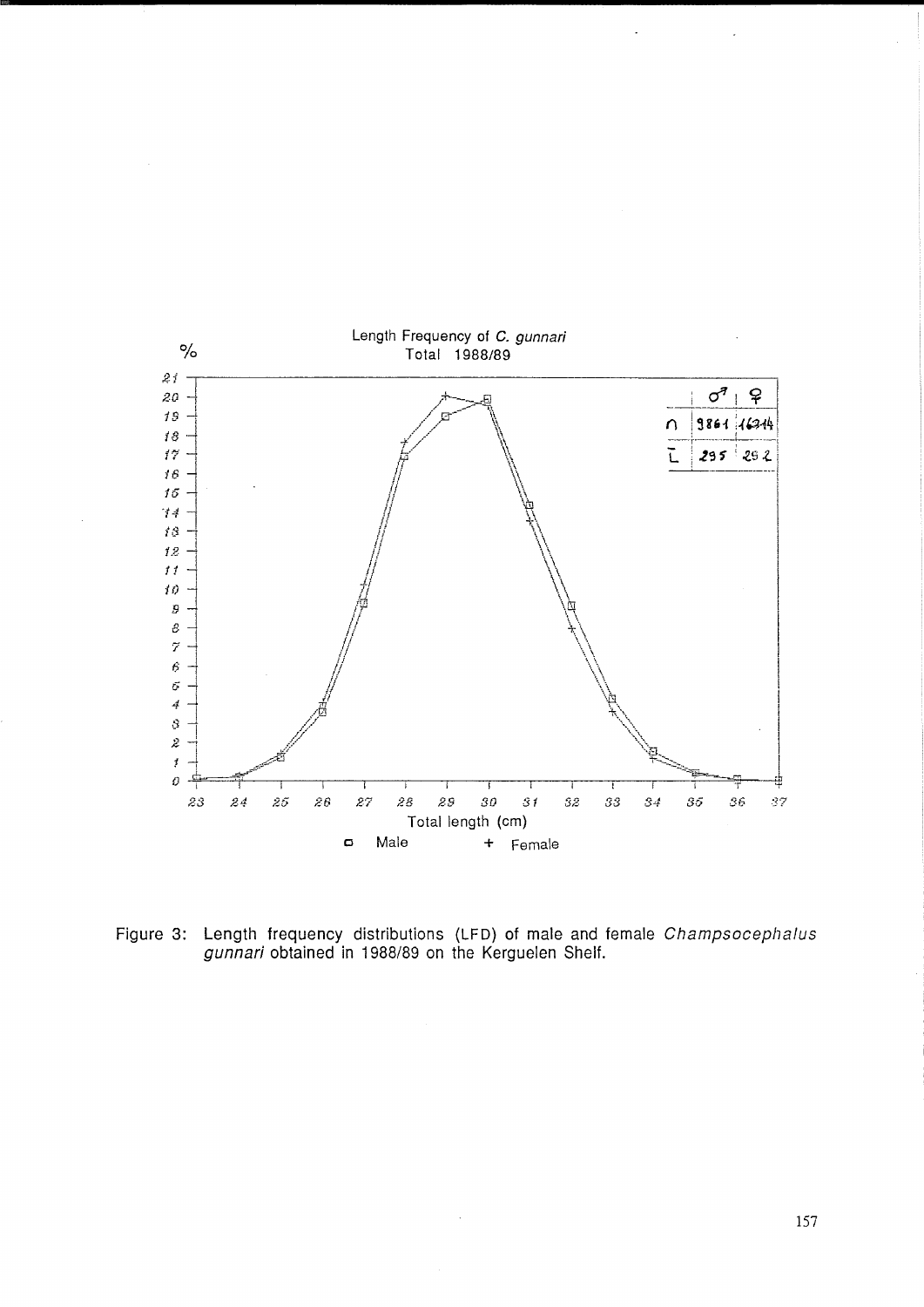

Figure 4: Length frequency distributions (LFD) of *Champsocephalus gunnari* obtained on a monthly basis on the Kerguelen Shelf in 1988/89.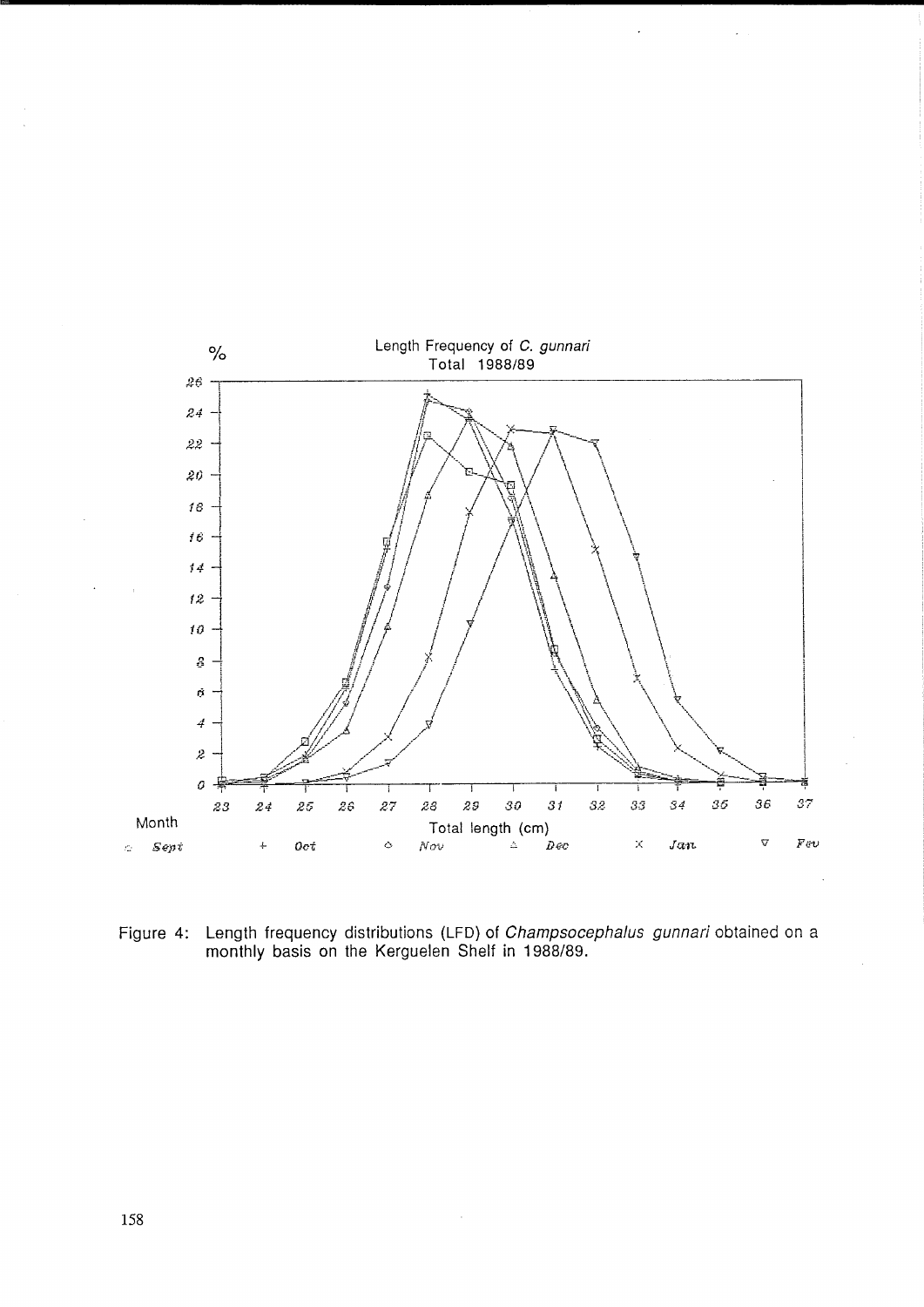

Figure 5: Length frequency distributions (LFD) of *Champsocephalus gunnari* obtained from sampling of catches made by semi-pelagic and benthic trawl in 1988/89.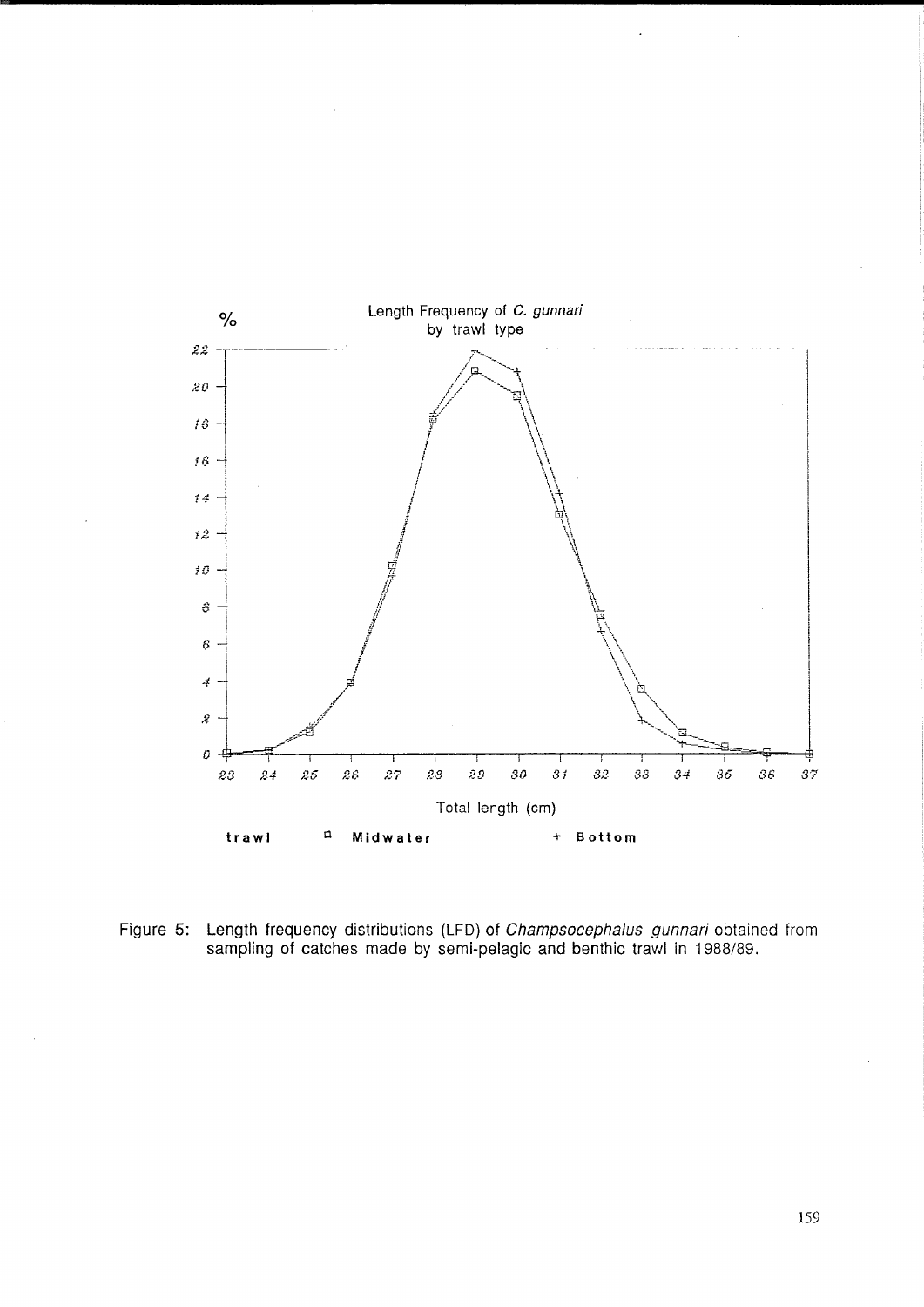

Figure 6: Length frequency distributions (LFD) of male and female Notothenia squamifrons obtained during sampling in 1988/89.